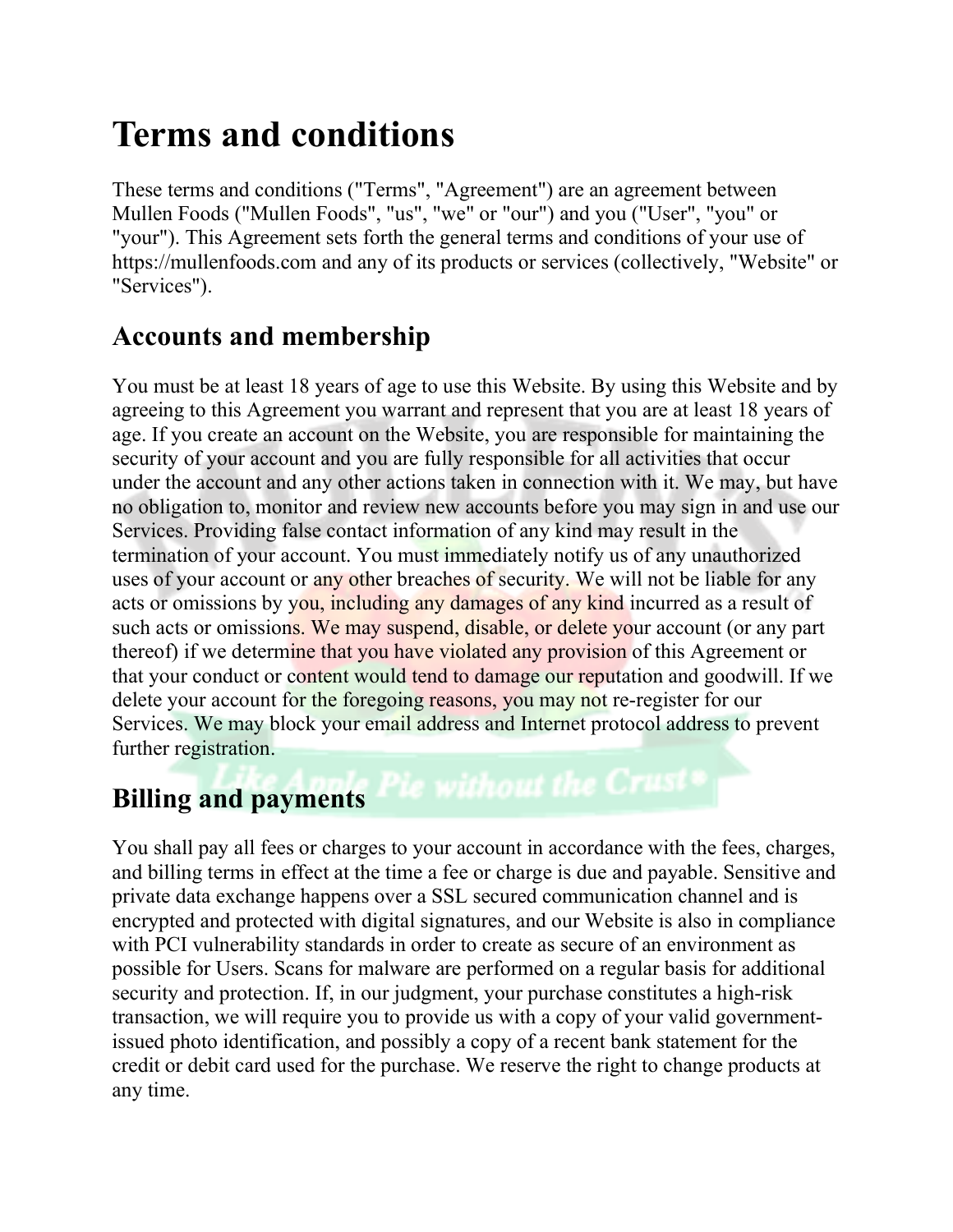### Accuracy of information

Occasionally there may be information on the Website that contains typographical errors, inaccuracies or omissions that may relate to promotions and offers. We reserve the right to correct any errors, inaccuracies or omissions, and to change or update information or cancel orders if any information on the Website or on any related Service is inaccurate at any time without prior notice (including after you have submitted your order). We undertake no obligation to update, amend or clarify information on the Website including, without limitation, pricing information, except as required by law. No specified update or refresh date applied on the Website should be taken to indicate that all information on the Website or on any related Service has been modified or updated.

#### Links to other websites

Although this Website may link to other websites, we are not, directly or indirectly, implying any approval, association, sponsorship, endorsement, or affiliation with any linked website, unless specifically stated herein. We are not responsible for examining or evaluating, and we do not warrant the offerings of, any businesses or individuals or the content of their websites. We do not assume any responsibility or liability for the actions, products, services, and content of any other third-parties. You should carefully review the legal statements and other conditions of use of any website which you access through a link from this Website. Your linking to any other off-site websites is at your own risk.

### Changes and amendments

We reserve the right to modify this Agreement or its policies relating to the Website or Services at any time, effective upon posting of an updated version of this Agreement on the Website. When we do, we will revise the updated date at the bottom of this page. Continued use of the Website after any such changes shall constitute your consent to such changes.

#### Acceptance of these terms

You acknowledge that you have read this Agreement and agree to all its terms and conditions. By using the Website or its Services you agree to be bound by this Agreement. If you do not agree to abide by the terms of this Agreement, you are not authorized to use or access the Website and its Services.